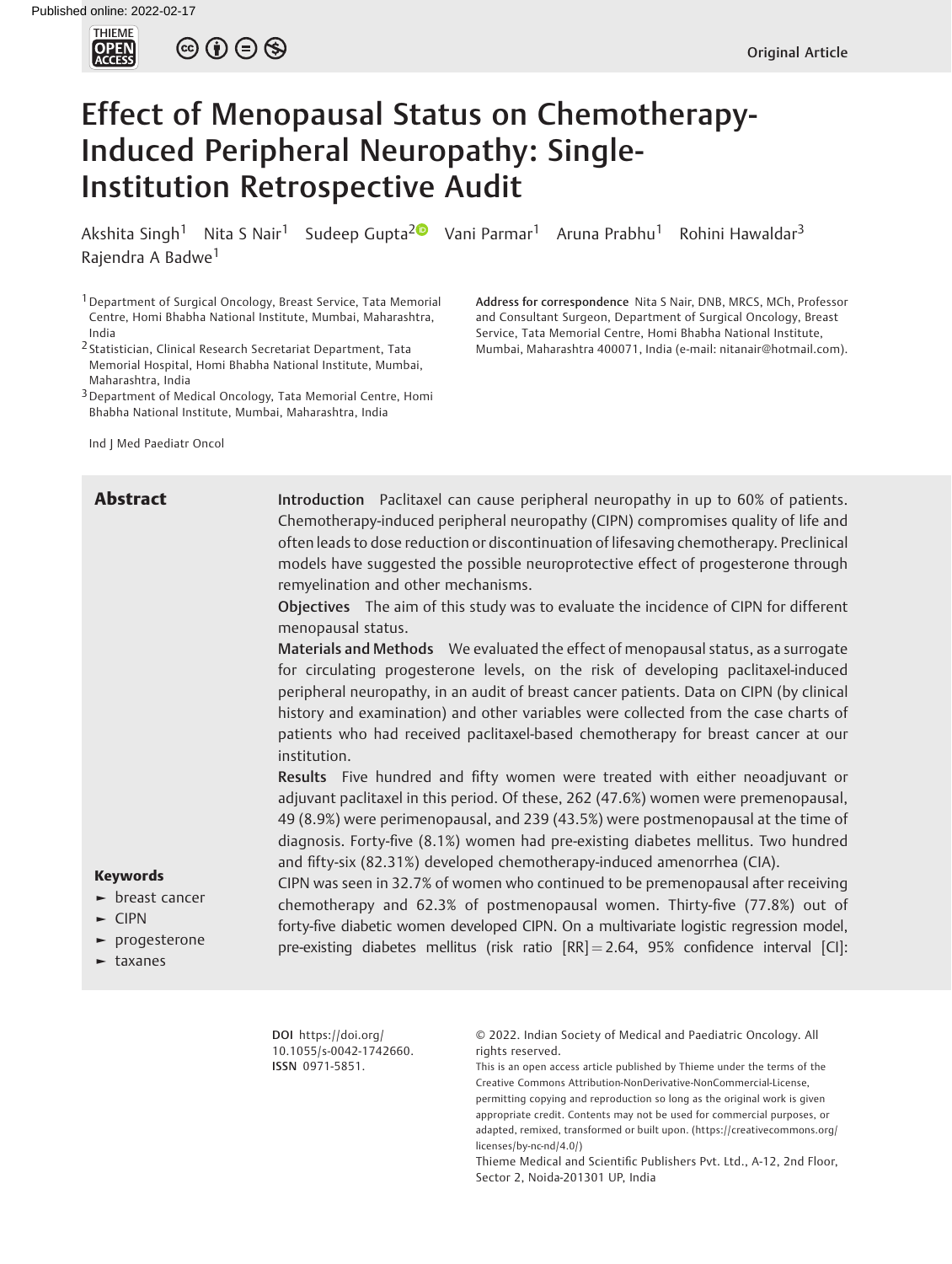1.26–5.52,  $p = 0.009$ ), postmenopausal (RR = 2.84, 95% CI = 1.48–5.45,  $p = 0.002$ ), and CIA status (RR = 2.17, 95% CI = 1.14-4.12,  $p = 0.018$ ) were significantly associated with the development of CIPN. Number of cycles did not appear to have an impact ( $p=0.819$ ). Conclusions Postmenopausal status was independently associated with higher incidence of CIPN. One of the possible mechanisms could be lower circulating progesterone levels in these patients. A randomized controlled trial (CTRI/2015/11/006381) is ongoing to test this hypothesis.

#### Introduction

# Materials and Methods

# Study Design

Breast cancer is the most common cancer among women worldwide, and also the leading cause of cancer death in over 100 countries.<sup>1,2</sup> Management of breast cancer involves multimodality treatment and taxanes have moved into first-line therapy with disease free and overall survival benefits.<sup>3</sup>

The antineoplastic activity of paclitaxel is accompanied by potentially debilitating side effects such as a peripheral neuropathy. Chemotherapy-induced peripheral neuropathy (CIPN) is a major dose-limiting side effect of several first-line chemotherapeutic agents<sup>4</sup>. CIPN is a schedule and dosedependent cumulative toxicity with dose being the most important risk factor for developing CIPN.<sup>4-6</sup> Other causal factors are prior/concomitant administration of platinum compounds or vinca alkaloids, age, pre-existing neuropathy of other causes, while common among them is diabetes. $7-10$ The most widely accepted mechanism of paclitaxel-induced neuropathy is a "dying back" process starting from the distal nerve endings and eventually resulting in a disturbed cytoplasmic flow in the affected neurons.4,11,12 Injury of neuronal and nonneuronal cells within the peripheral nervous system, macrophage activation in both the dorsal root ganglion and peripheral nerve, and microglial activation within the spinal cord are other plausible mechanisms behind taxane-induced neuropathy.<sup>13</sup> Various pharmacological and nonpharmacological agents have been tested for the management of CIPN. A systematic review investigating 18 agents, such as amifostine (WR-2721), glutamine, vitamin E, recombinant human leukemia inhibitory factor (AM424), acetyl-l-carnitine, among others, found that there are no agents that have shown consistent, clinically meaningful benefits for CIPN prevention.<sup>14</sup>

Progesterone has been evaluated for a neuroprotective effect in animal models of Alzheimer's disease, stroke, and traumatic brain injury via genomic and nongenomic pathways<sup>15</sup> but never evaluated for its possible role in preventing CIPN. We propound that progesterone with its neurotropic effect would be protective against clinically manifest peripheral neuropathy. In this audit, we evaluated the effect of menopausal status as a surrogate for circulating progesterone levels on the risk of developing taxane-induced peripheral neuropathy and therefore its potential use in its prevention of CIPN.

#### At a tertiary cancer center in Mumbai, we conducted a retrospective audit of data collected on 550 women on follow-up treated with taxanes for breast cancer. In 2013, data was recorded of incidence of CIPN among women presenting to the follow-up clinic and had received taxane-based chemotherapy for nonmetastatic breast cancer. We performed a retrospective audit of that cross-sectional cohort.

#### Study Population

The inclusion criteria were all women who presented in that month to the follow-up clinic, having been treated at our institute for nonmetastatic breast cancer and having received taxane-based chemotherapy. Women were in varying stages of 2 to 4 years of follow-up from adjuvant therapy.

#### **Objectives**

The primary aim of the audit was to evaluate if there was any difference in the incidence of CIPN in our patient cohort by menopausal status. The secondary aims were to evaluate any other factors that play a role in the same.

#### Study Groups

Treatment-related details and clinician reports documenting CIPN were obtained from the hospital case records. Clinical information such as data on CIPN (by clinical history including CIPN while on chemotherapy and sensory neuropathy examination if available), menstrual history, and other variables were also collected from patient's records seen in the follow-up outpatient department. Women were considered pre/perimenopausal if their last menstrual period was within the previous 1 year. We have reviewed the data as premenopausal and postmenopausal at presentation prior to chemotherapy. We have reclassified patients based on surrogate markers for circulating progesterone into three groups:

- 1. Those patients who continued to have menstrual cycles post-chemotherapy completion as premenopausal (a surrogate for sustained cyclical presence of progesterone).
- 2. Those patients who achieved chemotherapy-induced amenorrhea (CIA) after a few chemotherapy cycles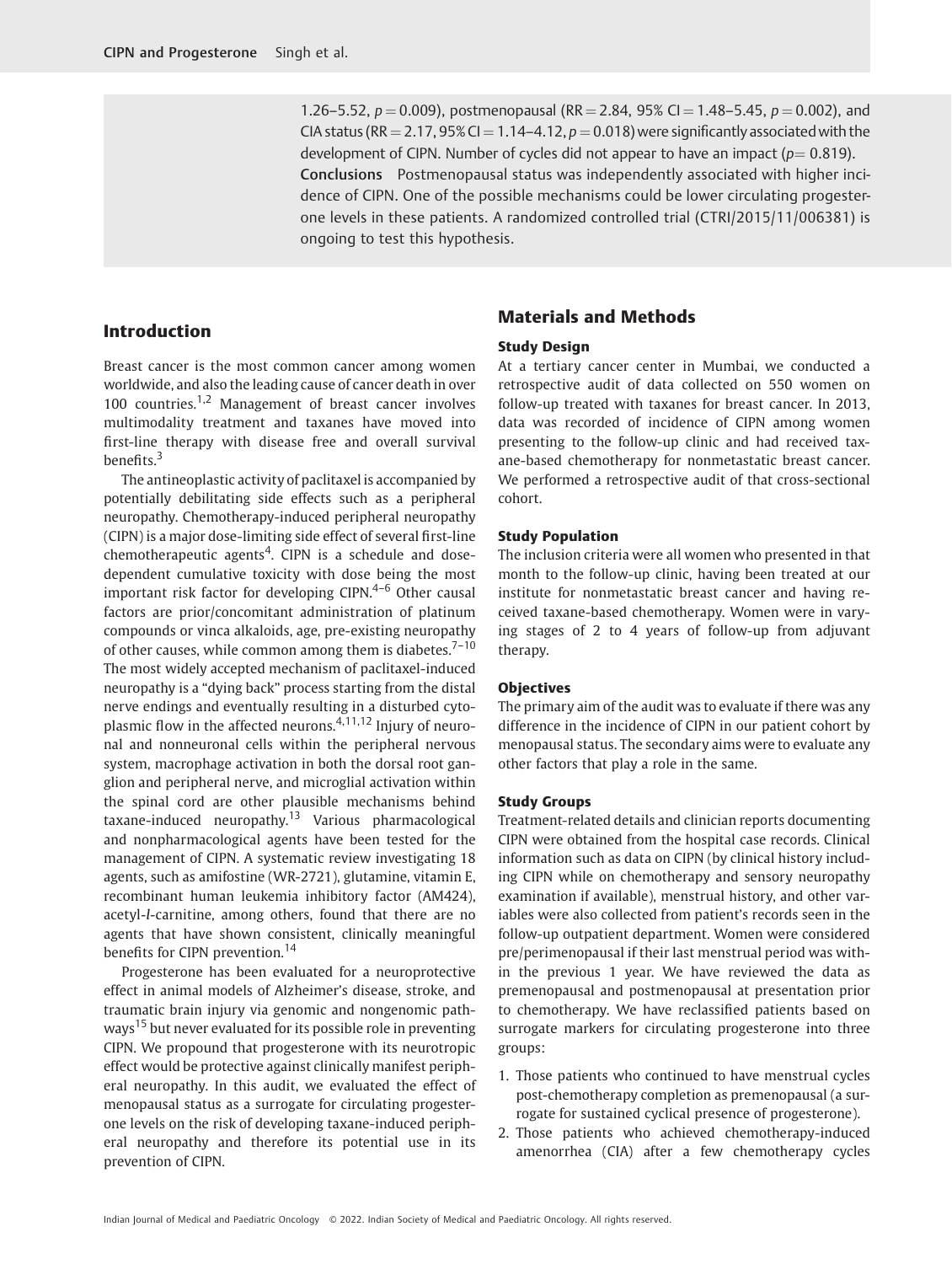(surrogate for presence of progesterone levels for few cycles).

3. Those patients who were postmenopausal prior to chemotherapy (no or negligible circulating progesterone).

Neuropathy (sensory) was evaluated on a score of 1 to 4 using the National Cancer Instiutue -Common Toxicity Criteria (NCI-CTC) 2.0 version (4) for adverse events.

#### Statistical Analysis

Descriptive statistics were used to summarize baseline characteristics and treatment timelines. Univariate and multivariate cox regression analysis was used to evaluate factors affecting CIPN. For descriptive analysis and cox estimates, IBM SPSS Statistics for Windows, Version 21.0, IBM Corp, Armonk, New York, United States, was used.

#### Ethics Approval

The study (Project no: 900774) was approved by the institutional ethics committee on February 18, 2021 and a waiver of consent was granted as it was a retrospective audit of data collected in the clinic. The procedures followed were in accordance with the ethical standards of the responsible committee on human experimentation and with Helsinki Declaration of 1964, as revised in 2013.

#### Results

We evaluated women who were seen in the breast follow-up clinic. Of the 550, median age was 48 years (range: 22–77 years); 490 women were less than 60 years of age, whereas 60 women were above the age of 60. Two hundred and sixtytwo (47.6%) women were premenopausal, 49 (8.9%) were perimenopausal, and 239 (43.5%) were postmenopausal.

Table 2 Overall study group

Table 1 Menopausal details

|                                                        | Premenopausal<br>$(n=262)$ | Perimenopausal<br>$(n=49)$ |
|--------------------------------------------------------|----------------------------|----------------------------|
| CIA and did not<br>resume<br>menses (256)              | 210 (80.1%)                | 46 (93.8%)                 |
| No CIA or those who<br>resumed menses<br>post CIA (55) | 52 (19.8%)                 | 03(6.1%)                   |

Abbreviation: CIA, chemotherapy-induced amenorrhea.

Two hundred and fifty-six (82.31%) women gave history of having developed CIA. Of the 262 premenopausal women, 52 (19.8%) and 3/49 (6.1%) perimenopausal women did not develop CIA or resumed their menstrual cycle while on treatment ( $\blacktriangleright$ Table 1). Forty-five out of 550 (8.1%) women were diabetics on treatment prior to starting treatment for breast cancer. Paclitaxel-based chemotherapy was administered either in the neoadjuvant or the adjuvant setting. Dosing schedules were either weekly, biweekly (dose dense with granulocyte colony stimulating factor [GCSF] support), or triweekly (►Table 2).

Overall, 306/550 (55.6%) women gave history suggestive of having developed varying grades of CIPN, with 48/306 (15.6%) women reported having grade III to IV neuropathy, more prevalent in the lower limbs. The incidence of neuropathy was 157/311 (50.5%) in premenopausal women compared to 149/239 (62.3%) in postmenopausal women  $(p = 0.006)$ . CIPN history was noted in 18/55 (32.7%) women who continued to be premenopausal after receiving chemotherapy and 149/239 (62.3%) postmenopausal women.

|                                     | Persistently Pre/perimenopausal | Chemotherapy-induced amenorrhea | Postmenopausal |
|-------------------------------------|---------------------------------|---------------------------------|----------------|
| n                                   | 55 (10%)                        | 256 (46.5%)                     | 239 (43.4%)    |
| Median age                          | 37                              | 44                              | 55             |
| CIPN incidence                      | 18 (32.7%)                      | 139 (54.2%)                     | 149 (62.3%)    |
| Grade III CIPN                      | 2(11.1%)                        | 18 (12.9%)                      | 28 (18.7%)     |
| DM, yes                             | $\Omega$                        | 15 (5.8%)                       | 30 (12.5%)     |
| Adjuvant taxanes                    | 51 (92.7%)                      | 244 (95.3%)                     | 228 (95.3%)    |
| Neoadjuvant<br>taxanes              | 4(7.2%)                         | 12(4.6%)                        | 11 $(4.6%)$    |
| Total no of cycles of taxanes       |                                 |                                 |                |
| $\leq 4$                            | 46 (83.6%)                      | 188 (73.4%)                     | 177 (74.0%)    |
| >4                                  | 09 (16.3%)                      | 68 (26.5%)                      | 62 (25.9%)     |
| Schedule of taxanes                 |                                 |                                 |                |
| Weekly                              | 7 (12.7%)                       | 53 (20.7%)                      | 57 (23.8%)     |
| Triweekly                           | 48 (87.2%)                      | 203 (79.3%)                     | 182 (76.1%)    |
| Chemotherapy<br>stopped due to CIPN | 01(5.5%)                        | 10(7.2%)                        | 16 (10.7%)     |

Abbreviations: CIPN, chemotherapy-induced peripheral neuropathy; DM, diabetes mellitus.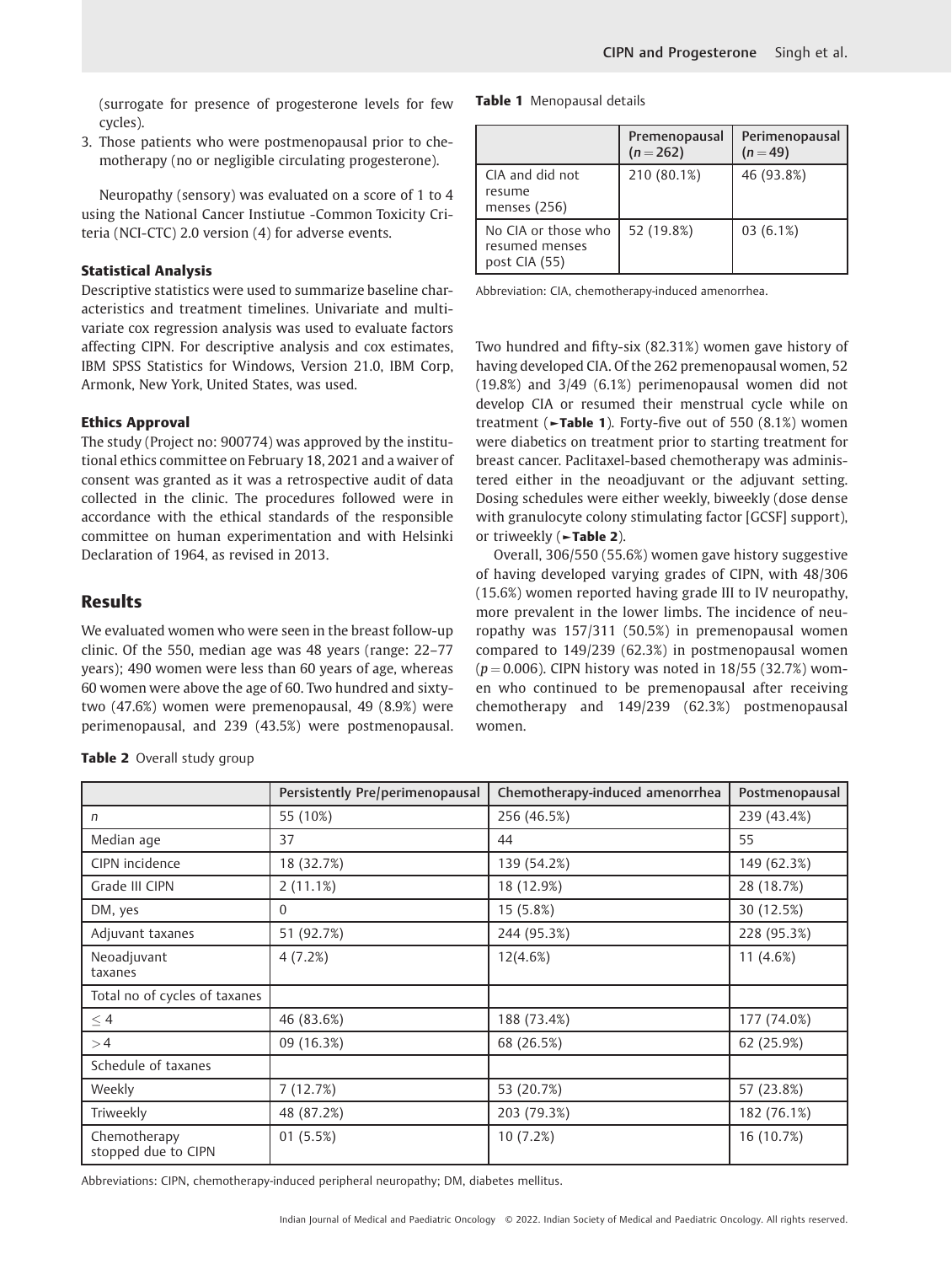| Variable                        | <b>RR</b> | 95% CI         | <i>p</i> -Value |
|---------------------------------|-----------|----------------|-----------------|
| <b>Diabetes</b>                 | 2.648     | $1.26 - 5.52$  | 0.009           |
| Menopausal status               |           |                |                 |
| Premenopausal (ref)             |           |                |                 |
| Chemotherapy-induced amenorrhea | 2.17      | $1.14 - 4.12$  | 0.018           |
| Postmenopausal                  | 2.84      | $1.48 - 5.45$  | 0.002           |
| No of cycles $(>4)$             | 1.00      | $0.948 - 1.07$ | 0.819           |

Table 3 Multivariate logistic regression analysis for incidence of CIPN

Abbreviations: CI, confidence interval; CIPN, chemotherapy-induced peripheral neuropathy; RR, risk ratio.

Among those who developed CIA, 139/256 (54.3%) women reported symptoms suggestive of neuropathy (►Table 2). Thirty-five (77.8%) out of forty-five diabetic women developed CIPN. Other factors that were evaluated were grade of neuropathy, extremities involved, and number of women in whom chemotherapy was discontinued due to neuropathy. Premenopausal (persistently premenopausal and CIA) women reported less grade III (15/129 [11.7%] vs. 13/177 [7.3%]) compared to postmenopausal women in the upper limbs and lower limbs (15/129 [11.7%] vs. 30/177 [16.9%]). One premenopausal and four postmenopausal patients experienced only joint pain as a side effect of paclitaxel chemotherapy.

Chemotherapy was discontinued in 27 patients due to **CIPN.** 

On a multivariate logistic regression model, pre-existing diabetes mellitus (DM) (risk ratio  $[RR] = 2.64$ , 95% confidence interval  $|CI| = 1.26 - 5.52$ ,  $p = 0.009$ ), postmenopausal  $(RR = 2.84, 95\% CI = 1.48 - 5.45, p = 0.002)$  and CIA status  $(RR = 2.17, 95\% CI = 1.14 - 4.12, p = 0.018)$  were significantly associated with the development of CIPN. Number of cycles did not appear to have an impact  $(p = 0.819)$  ( $\blacktriangleright$ Table 3).

#### **Discussion**

The incidence of CIPN has been reported to range from 30%<sup>16</sup> to as high as 66.6%.<sup>17</sup> The incidence of CIPN in our audit was reported to be 56% for varying grades of CIPN. Higher cumulative doses<sup>18</sup> especially more than  $1000 \,\text{mg/m}^2$  are associated with severe neuropathy. Grade III or IV sensory neuropathy can occur in 33% of patients receiving paclitaxel at a dose of 250 mg/m $^{\rm 2.19}$  We, however, found no association with increasing number of cycles of chemotherapy and thus no association with higher cumulative dose.

Weekly paclitaxel<sup>20,21</sup> and a shorter duration of the drug infusion<sup>20</sup> (1–3 hours) are also associated with increased rates of CIPN. In this audit, the most common grades of neuropathy seen across all three menopausal groups were grade I to II. The incidence of grade III to IV neuropathy in our study population was less than 20%, which could be attributed to the predominant use of triweekly regimens as compared to weekly dosing schedules. Triweekly regimens were used in 41.7 and 80% in the neoadjuvant and adjuvant settings, respectively.

Various studies have evaluated numerous pharmacological and nonpharmacological options to prevent CIPN.<sup>14</sup> However, currently few agents that have been evaluated have failed to show consistent and clinically meaningful benefits for CIPN prevention.

Mechanisms involved in paclitaxel-induced CIPN include immune-mediated processes, loss of peripheral fibers, demyelination and axon degeneration, altered retrograde and anterograde transport, as well as mitochondrial dysfunction.<sup>22</sup> Progesterone has been reported to exert neuroprotective effects in animal models via genomic and nongenomic pathways<sup>15</sup> but never evaluated for its possible role in preventing CIPN. Circulating progesterone levels are predictive of ovulatory cycles and steadily decrease in perimenopause and menopause.<sup>23</sup> We used menstrual history as a surrogate for circulating progesterone in this study. Published studies have not looked at menopausal status and CIPN, though some studies have looked at an increased incidence of CIPN with increasing age. $9$  In our study, postmenopausal CIA status was significantly associated with the development of CIPN.

We found postmenopausal status  $(RR = 2.84, 95\%$  CI  $= 1.48 - 5.45$ ,  $p = 0.002$ ), decreasing levels of cyclical progesterone as in amenorrhea after a few chemo cycles (CIA)  $(RR = 2.17, 95\% CI = 1.14 - 4.12, p = 0.018)$ , and pre-existing DM (RR = 2.64, 95% CI = 1.26–5.52,  $p = 0.009$ ) to be significantly associated with risk of CIPN, thus hypothesizing the possible preventive action of progesterone in development of CIPN.

The obvious shortcomings of the study are that it is a retrospective audit with an inherent recall bias. The women were interviewed for CIPN history on follow-up (not during chemotherapy) that may have led to a recall bias. To reduce this bias, clinician assessments, while on chemotherapy, were included in the analysis wherever available. Also, the absence of use of a validated questionnaire further weakens the study. Additionally, CIPN is dose-related; however, standard dosing was reported in both groups, till onset of neuropathy. Any dose modification to chemotherapy in response to neuropathy and/or other toxicities and any imbalances between the two groups will be after the onset of symptoms. One potential concern is that the circulating progesterone levels were not measured at the time of receiving chemotherapy. However, since circulating